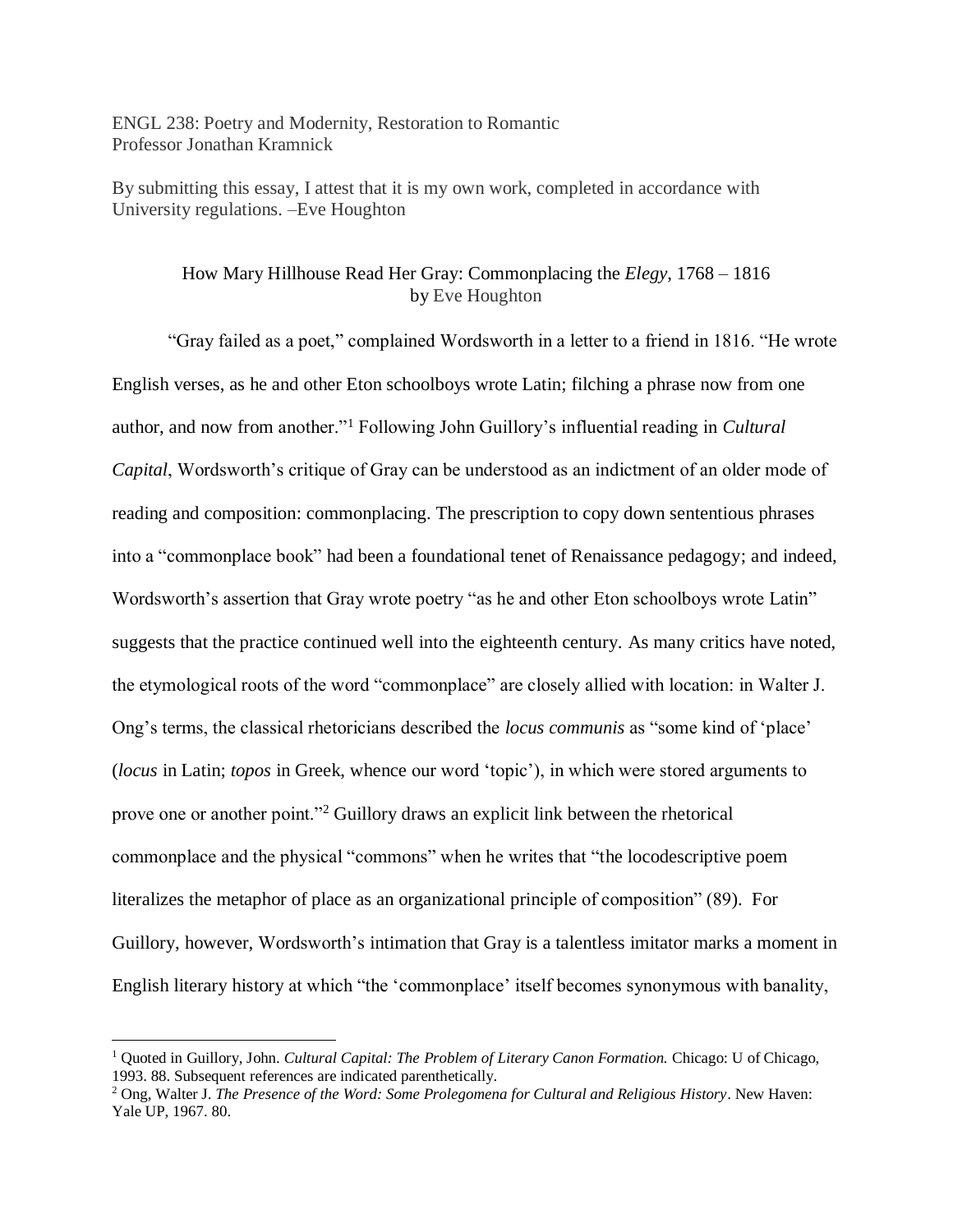or mere truism" (88). In other words, the familiarity and legibility of the landscape—its "commonplace" appeal—might also open up the locodescriptive poem to charges of predictability or even plagiarism.

Gray's locodescriptive poem *Elegy Written in a Country Churchyard* (1751) is a highly allusive text, containing numerous references to classical and vernacular poetry; indeed, Gray himself was an avid commonplacer and had a habit of "filching phrases" from other authors, as Wordsworth derisively terms it. But the *Elegy* is also one of the most oft-quoted poems in the English language, lending a familiar ring to many of its famous phrases. In this sense, if the poem could be described as "commonplace" in the modern derogatory sense of "devoid of originality or novelty; trite, trivial, hackneyed" (*OED* B1), it was also *commonplaced*, endlessly copied and circulated in manuscript. The *Elegy* was widely disseminated in print in the second half of the eighteenth century, of course, but it became a popular source for manuscript commonplace books as well. This paper thus takes Samuel Johnson's observation that "the Church-yard abounds with images which find a mirror in every mind"<sup>3</sup> and grounds it in the material evidence of eighteenth century reading practices, suggesting that the poem's famously (or notoriously) aphoristic quality is indeed indebted to the historical influence of the commonplace book as a mode of reader engagement. But although Guillory might be right to read Wordsworth's disparagement of Gray as a critical moment in the formation of the English literary canon, asserting that "the commonplace book had to be discarded as a matrix of composition in order for the Romantic locodescriptive lyric to set itself against the rhetorical commonplace" (88), it is also possible read the vehemence of the attacks on commonplacing as evidence of its continued appeal as a reading practice. The popularity and persistence of the Gray

l

<sup>3</sup> Johnson, Samuel. *Lives of the Poets*. Vol. 3. London: G. Walker, 1820. 379.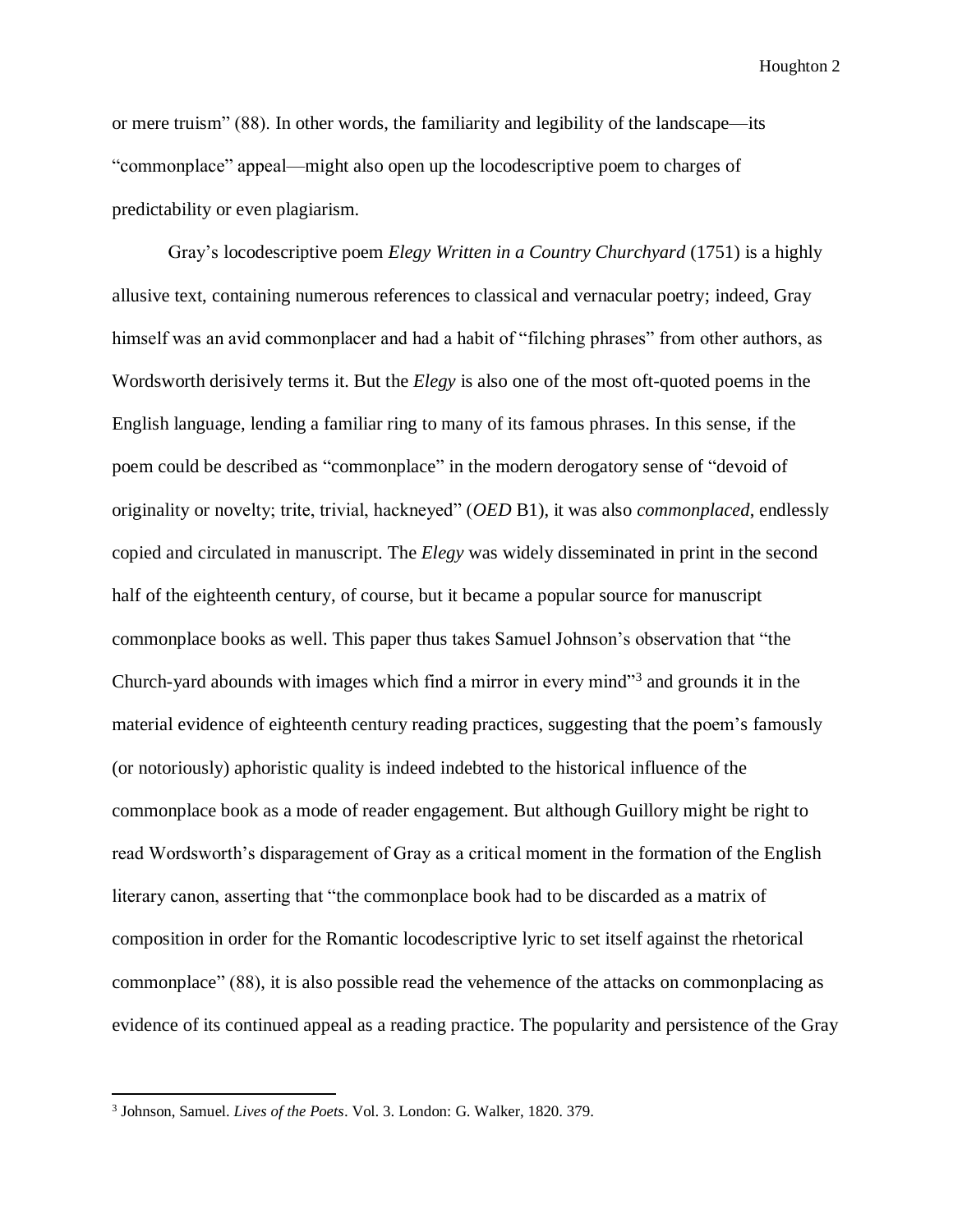manuscript tradition thus offers an alternative model of eighteenth century reading and composition practices, suggesting that the maligning of the "commonplace" was not a historical inevitability nor necessarily an opinion shared by the majority of ordinary readers—even as the critique of commonplacing in this period provides a powerfully disconcerting reminder that the locodescriptive poem might be about, after all, just another common place.

### **I. "For, what tho' his** *Head* **be empty, provided his** *Common-place-Book* **be full?"**

Although reading for sententiae had existed in various forms in antiquity and the medieval period, many scholars date the historical origins of commonplacing to the Renaissance. For early modern readers, the rhetorical notion of the *locus communis* found its literal expression in the commonplace book, a material repository of arguments, adages, aphorisms, and other quotations. In the rhetorical treatise *De Copia* (1512), Erasmus famously advised keeping a commonplace book on the grounds that "this will ensure both that what you read will stay fixed more firmly in your mind and that you will learn to make use of the riches you have acquired by reading…Finally, whenever occasion demands, you will have ready to hand a supply of material for spoken or written composition."<sup>4</sup> An anonymous account in a seventeenth century commonplace book echoes the assertion that commonplacing will promote superior memory and comprehension, rhetorical excellence, and even moral improvement:

To apply my selfe to reading these classick authors, as Virgill, Horace, Iuvenal, Persius to reade them understandingly, & thus I shall have ye Idiome of yt language I reade. To note some Rhetoricall expressions, description, or some very apt Simile, or a very applicative story, & ye most choise morall sentences, & here a man's sense must direct him, when he considers how aptly such a thing would fitt with an exercise of his.<sup>5</sup>

<sup>4</sup> Quoted in Moss, Ann. *Printed Commonplace-Books and the Structuring of Renaissance Thought*. Oxford: Clarendon, 1996. 111.

<sup>5</sup> Quoted in Brayman Hackel, Heidi. *Reading Material in Early Modern England: Print, Gender, and Literacy.* Cambridge: Cambridge UP, 2005. 147.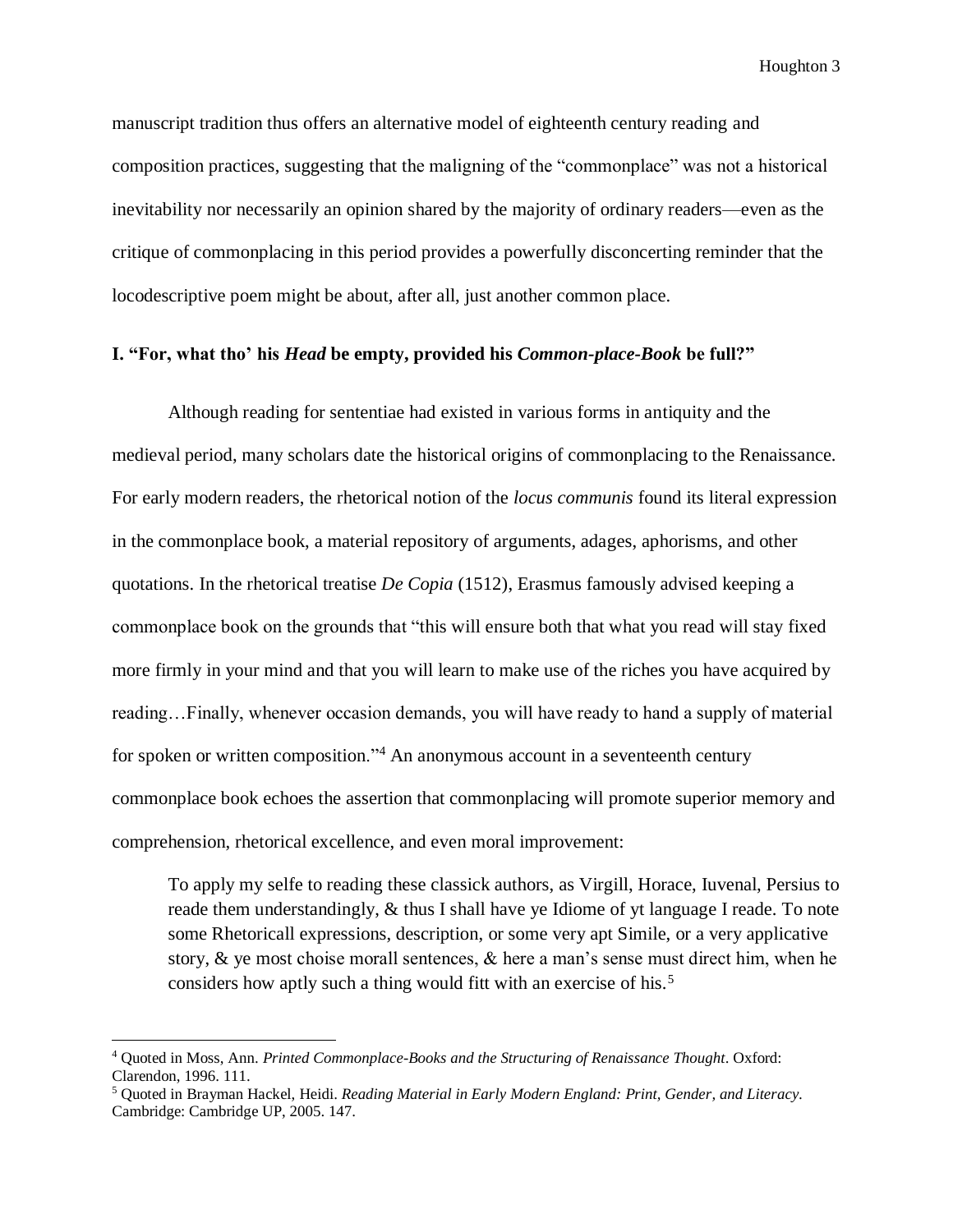As Heidi Brayman Hackel notes, this reader sees no contradiction between reading for comprehension and reading to pick out "some very apt Simile." Indeed, the ultimate end of "read[ing]…understandingly" is to feel at ease with the rhetorical tropes and figures of the classical authors: commonplacing becomes a means of mastering "ye Idiome of yt language I reade," transforming the foreign into the familiar. In this sense, early modern readers often seemed to imagine the commonplace book as something like a trans-historical meeting place, a common ground which transcends linguistic and temporal difference.

But while the ideologies and methodologies of Renaissance commonplacing are wellknown, less scholarly attention has been dedicated to eighteenth century commonplacing practices. This can perhaps partly be explained by the acceptance of a historiographic narrative which holds that commonplace books became an increasingly obsolete form of reading technology in the later seventeenth and eighteenth centuries. David Allan's revisionist account, however, invites a reconsideration of Georgian commonplacing as a rich tradition in its own right, contiguous with but distinct from early modern reading practices.<sup>6</sup> Although new advances in print technology may have superseded some of the traditional uses of the manuscript commonplace book, it does not necessarily follow that commonplacing lost its cultural influence. Indeed, even Ann Moss, the historian who wrote the paradigmatic account of the "decline" of the commonplace book in the seventeenth century, also adds the disclaimer that "the commonplacebook was so firmly entrenched in the European mentality (and in the school system) that even writers who saw little or no intellectual profit in its quotations...did retain it as a working tool."<sup>7</sup> And citing Roger Chartier's account of commonplacing as a constitutive mode of thought in the

<sup>6</sup> Allan, David. *Commonplace Books and Reading in Georgian England*. Cambridge: Cambridge UP, 2010. Subsequent references are indicated parenthetically.

<sup>7</sup> Moss, 274.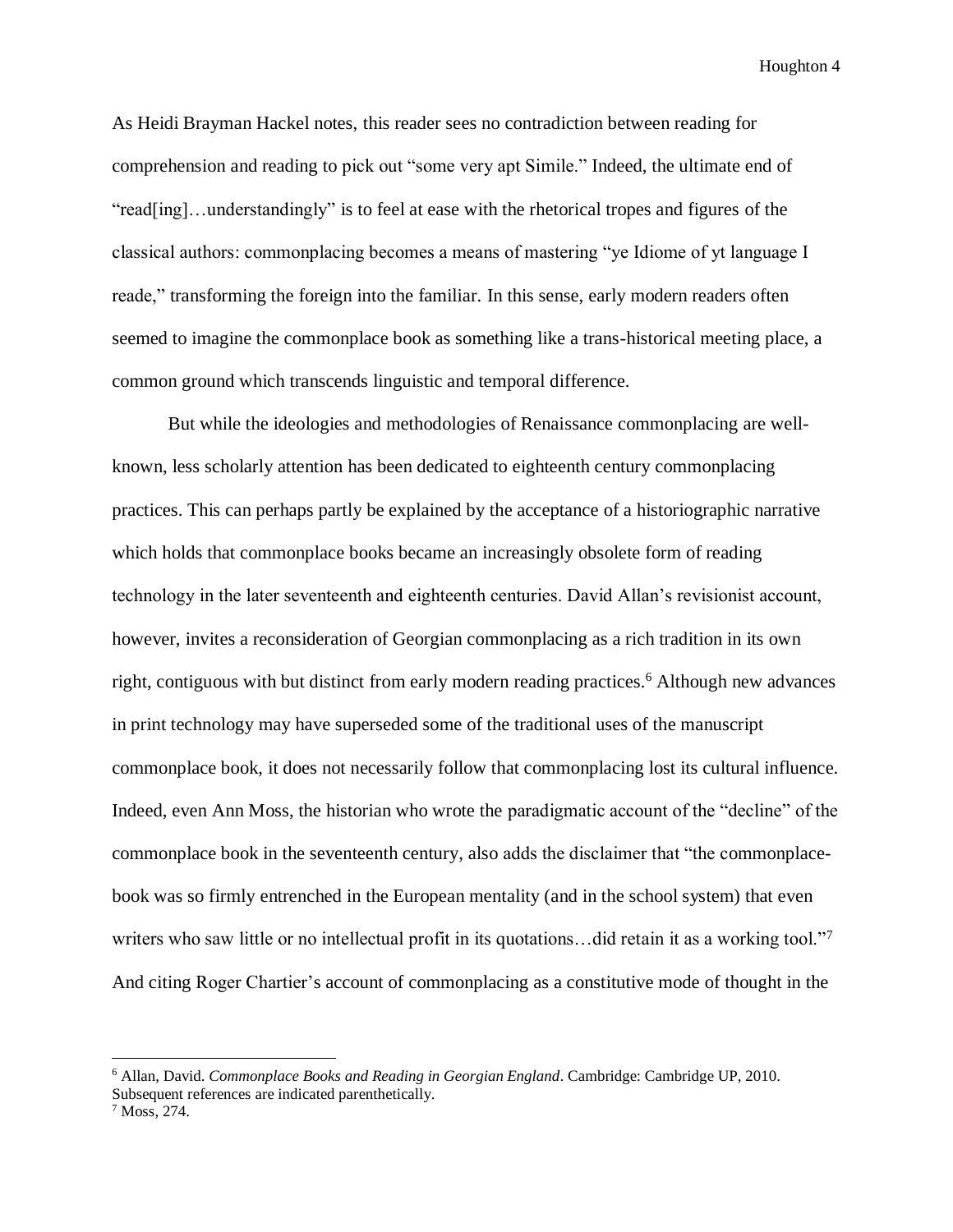Renaissance even for those who did not keep commonplace books, Allan asks if "it [is] also possible that that the literary preferences of most Georgian readers were influenced by the particular tastes that…had their roots very substantially in commonplacing?" (158).

But if the commonplace book remained an influential presence in eighteenth century literary culture, it also increasingly attracted detractors. Wordsworth was not the first to denigrate the "filching" of phrases associated with commonplacing; such complaints have a long history dating back to antiquity and the medieval period. Even as commonplacing, annotating, and other forms of reader markings were valorized as aids to attention and recollection, they could also come to stand for poor memory and intellectual dishonesty. In *Philobiblon* (c. 1354), Richard de Bury complains that "You may happen to see some headstrong youth lazily lounging over his studies…he distributes a multitude of straws, which he inserts to stick out in different places, so that the halm may remind him of what his memory cannot retain." <sup>8</sup> Paradoxically, here marks of readerly attention—in this case, bookmarking—become indications of indolence and failure to retain information. In *The Dunciad* (1728), Alexander Pope similarly portrays commonplacing as the tool of the lazy and undiscerning reader:

Of these, twelve volumes, twelve of amplest size, Redeem'd from tapers and defrauded pies, Inspired he seizes: these an altar raise; A hecatomb of pure unsullied lays That altar crowns; a folio Commonplace Founds the whole pile, of all his works the base: Quartos, octavos, shape the less'ning pyre, A twisted Birth-day Ode completes the spire. (155 – 162)

<sup>8</sup> Quoted in Alexandra Gillespie, invited lecture for the Yale Program in the History of the Book and Yale Medieval Colloquium, 15 April 2015.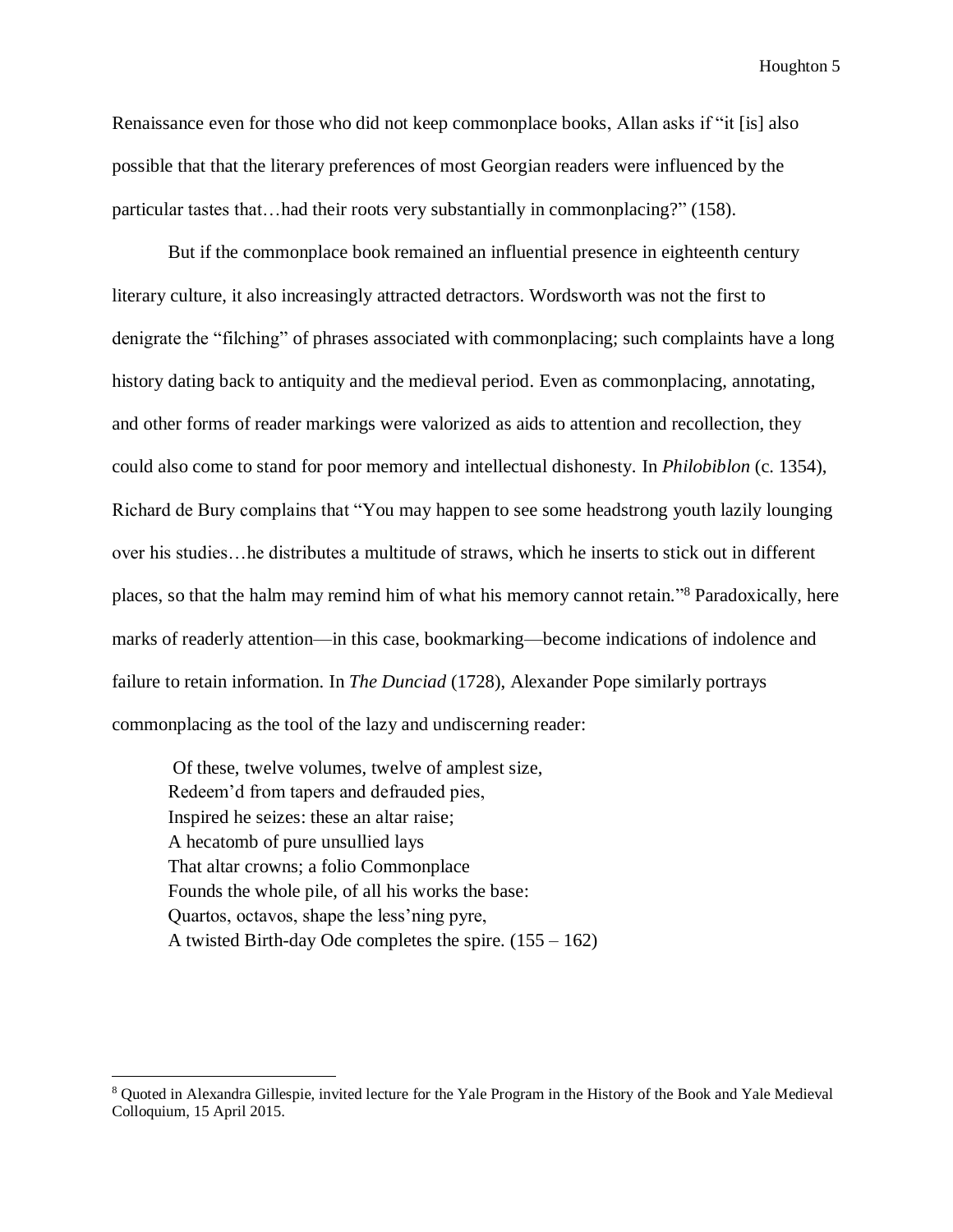For Pope, the poet who keeps "a folio Commonplace...of all his works the base" is deficient in both originality and literary talent. As the stack of books increases in height, folios become quartos, octavos, and duodecimos: poor reading practices thus also lead to the production of literally and figuratively lightweight literary productions.

Pope's low opinion of commonplacing seems to have been shared by at least one of his fellow Scriblerians. "For, what tho' his *Head* be empty, provided his *Common-place-Book* be full?" asks Jonathan Swift sarcastically in *A Tale of the Tub* (1704). By associating commonplacing with slavish imitation, Pope and Swift mount an effective critique of a wellestablished mode of reading. The figure of the poet with an empty head but a full commonplace book becomes a powerful specter of failed intellectual integrity, even as commonplacing retained much of its influence in the Georgian period. Indeed, the confluence of these two literaryhistorical forces—the increasing availability of commonplacing as a subject of satire, and its continued prominence as a cultural practice—might do much to account for the often conflicted and contradictory attitudes to commonplacing in the second half of the eighteenth century.

### **II. Commonplacing Gray's** *Elegy*

Thomas Gray's *Elegy* lends itself well as a case study in eighteenth-century commonplacing practices due to its enormous popularity in manuscript. Allan notes that the poem was "quickly embraced by commonplacers" (175) soon after its first appearance in print, an assertion which is borne out by the presence of Gray's poems as extracts or complete transcriptions in a number of commonplace books in the James Marshall and Marie-Louise Osborn collection at the Beinecke Rare Book and Manuscript Library. A survey of these commonplace books cannot account for the full diversity and complexity of the Gray manuscript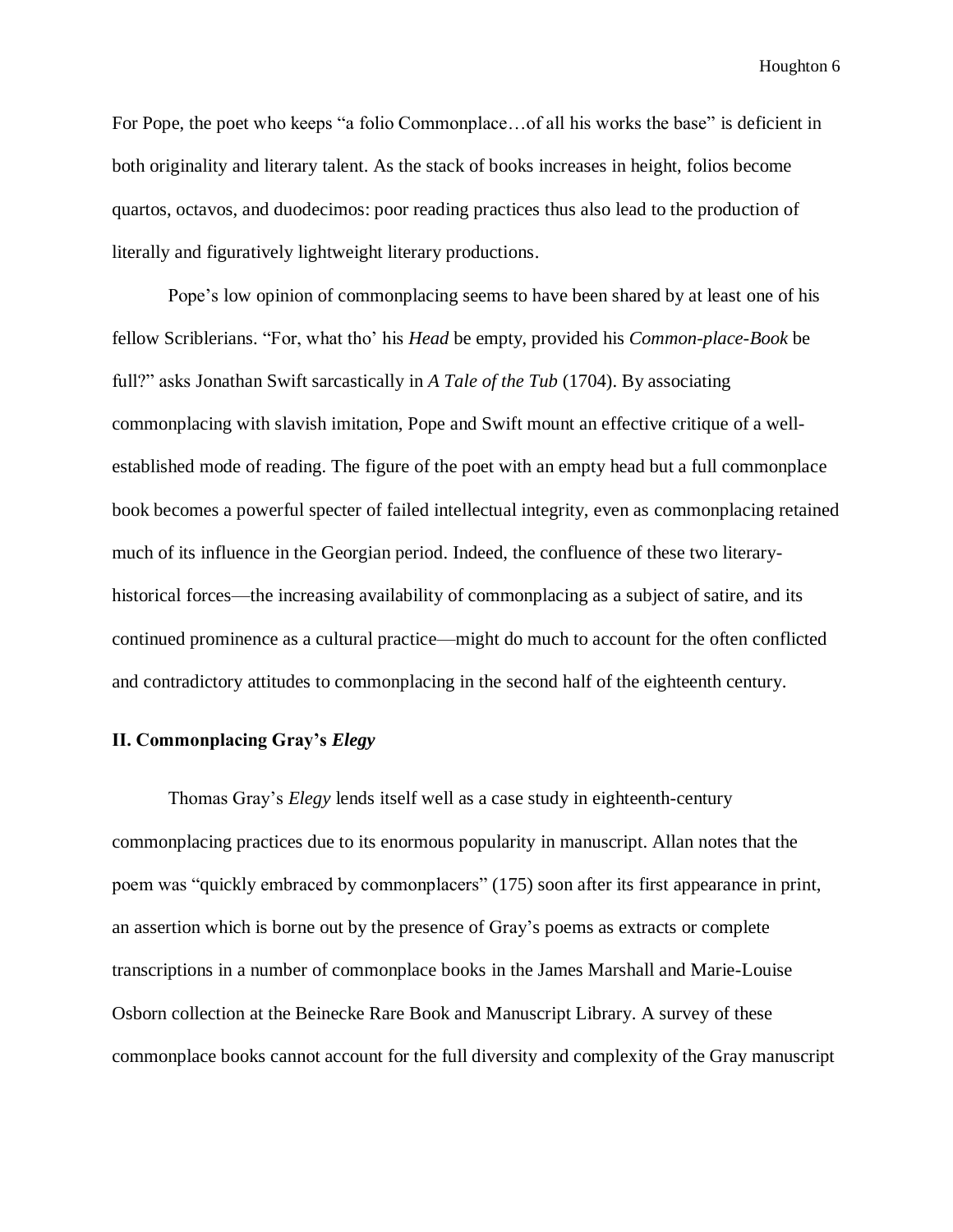tradition, of course, but might suggest a few insights about the early reception of the *Elegy* and eighteenth century commonplacing practices more broadly.

Certainly all the Beinecke commonplace books support the mainstream critical assertion that the Renaissance emphasis on commonplacing classical authors was superseded in the eighteenth century by a gradual shift in focus to vernacular poetry and empirical observation. Ann Blair notes that eighteenth century printed commonplace books often focused on "recent developments, notably in the sciences, rather than on...classical quotations,"<sup>9</sup> and Allan makes a persuasive case for the turn to the vernacular in manuscript commonplace books as well. This does not, however, imply a total or exclusive shift away from the Renaissance emphasis on domesticating the "classick authors." An 1800 commonplace book entitled "Memorandums," (Osborn d286), for example, moves smoothly between classical and vernacular sources: Gray's last stanza of "Ode on a Prospect of Eton College" (f. 10r) appears only a few leaves after quotations from Homer. The compiler's choice to label his or her commonplace book as a collection of "Memorandums" positions the book as a gathering of aphorisms on social and moral subjects; the inclusion of Gray (alongside his predecessors and contemporaries Milton, Pope, and Goldsmith) expands the range of references to include vernacular poetry, but is still broadly consistent with the early modern pedagogical tradition.

By contrast, a commonplace book owned by a young woman in the 1760s defines itself in markedly different generic terms. Autographed "Mary Hillhouse this Book given her in the year 1769," this commonplace book (Osborn c156) is titled "Amusements: 1768-9"—although a passage from Gray's *Elegy*, a comparatively sedate poem, appears on f. 145r. The effect of this seeming generic incongruence, however, is to position Hillhouse's commonplace book as a

<sup>9</sup> Blair, Ann. *Too Much to Know: Managing Scholarly Information Before the Modern Age*. New Haven: Yale UP, 2010. 269.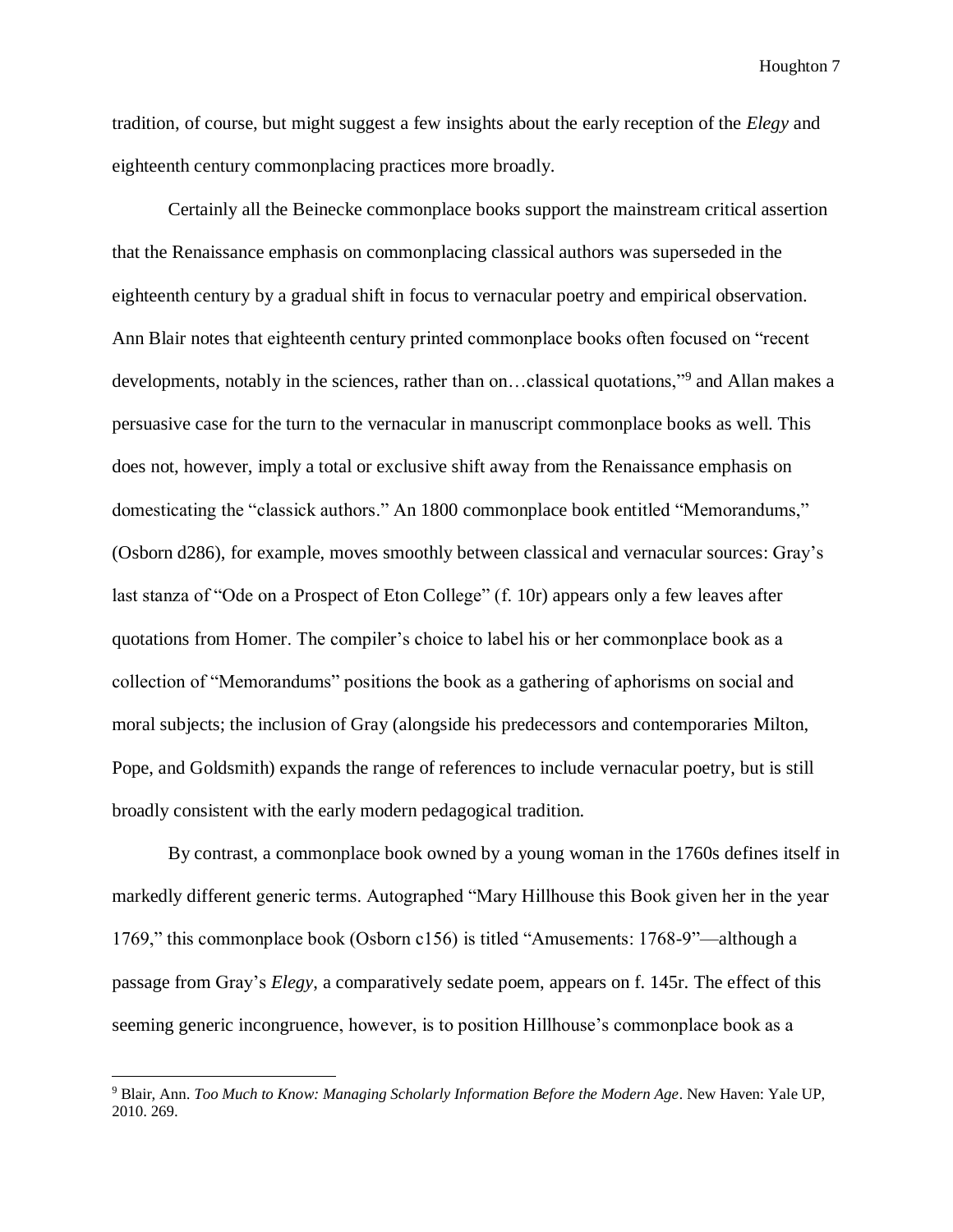personal, idiosyncratic verse compilation: reading for pleasure and "amusement," not necessarily for moral or intellectual profit. In this sense, the commonplace book of Mary Hillhouse suggests that Gray's poetry could take on different affective valences, depending on the reading preferences of the compiler.

The *Elegy* might be subject to even more drastic alterations: for example, Hillhouse excerpts the final three stanzas but labels them "The Epitaph" (f. 145r), with no indication of its placement within the longer work. The reader thus encounters the excerpt as if it were an entirely separate poem. A similar division between "The Epitaph" and the *Elegy* appears in a volume inscribed "Wm [William] Hartley's Book 1769" (uncat. MSS, Osborn collection).<sup>10</sup> This commonplace book includes an entire copy of the *Elegy*, but concludes with "The Epitaph" on a separate page (f. 8r). The impulse to differentiate between the final three stanzas and the *Elegy* as a whole (or even to present them as two discrete works) reflects a print tradition which often presented "The Epitaph" in a typographically different form than the rest of the poem.<sup>11</sup> But it also suggests that manuscript commonplacers had no compunction about presenting the *Elegy* in the pieces and fragments which seemed most appealing to them, even if those choices—such as abstracting "The Epitaph" from its context—now seem somewhat eccentric.

But if the manuscripts in the Osborn collection can reflect the sometimes idiosyncratic preferences of their compilers, they are also attuned to contemporary conventions of reading and commonplacing. The definitive instructional text for eighteenth century commonplacers was John Locke's posthumously published *A New Method of Making Common-Place-Books* (1706), which revises the Erasmian method of compiling sententiae by elaborating a complex and

 $10$  I am grateful to university archivist Diane Ducharme for these details about the manuscript, which has not yet been catalogued.

 $<sup>11</sup>$  An early print edition (London: R. Dodsley, 1751), for example, renders "The Epitaph" in italic type.</sup>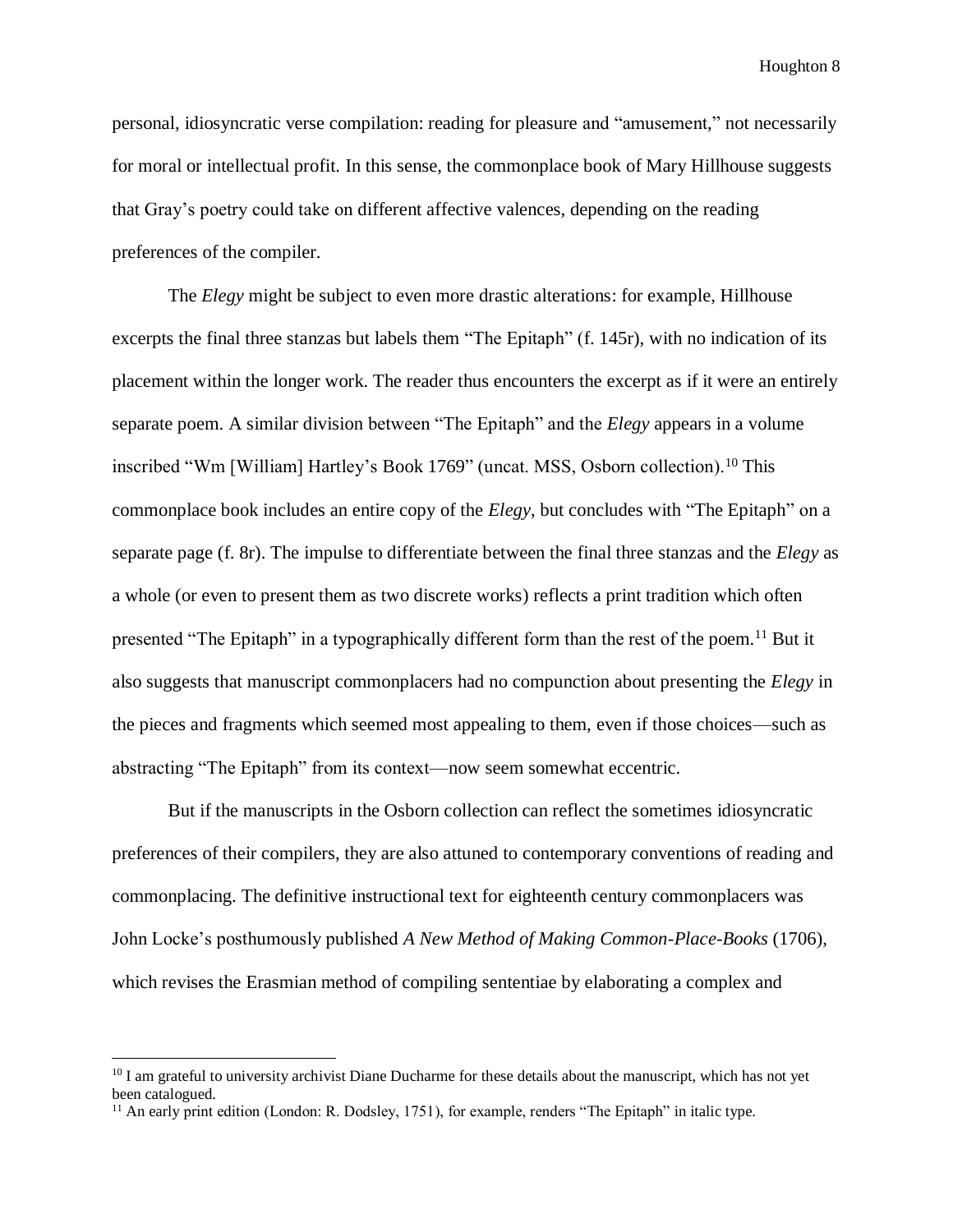detailed system of organized note-taking. Rather than advising readers to organize quotations under Latin generic labels such as "Memoria" or "Eloquentia," Locke advised creating an alphabetical index subdivided by page numbers, for easy access to all the entries in the commonplace book.<sup>12</sup> *A New Method* went through several editions and spawned legions of imitators, and its influence is keenly felt in the Osborn collection manuscripts. The commonplace book of Frances Cornwalls, "begun in July, year 1799," (Osborn d248), for example, is highly attentive to the generic categorizations of poems and prose—the first volume of her commonplace book includes a multi-page alphabetical index of short titles. As suggested by Locke, Cornwalls devises her own vernacular generic categories, labeling each entry "Verses," "Ballads," "Advice," "Song," "Prose," "Parody," "Anecdote," "Extempore," "Epigram," "Epitaph," "Ode," and even "A Pun." Indeed, the Lockean method of commonplacing was so influential in shaping eighteenth century reading practices that its devotees included not only ordinary readers, but also one very prominent commonplacer: Thomas Gray himself.

# **III. "The Complete Picture of His Mighty Mind"**

Thomas Gray's three folio commonplace books are currently held at Pembroke College Library, Cambridge University. Gray's biographer Robert Mack notes that the volumes are, like Frances Cornwalls's books, also organized according to Locke's method, with "subjects…filed in an index prefixed to each volume by, respectively, first letter and then first vowel."<sup>13</sup> The contents of the commonplace books reflect Gray's formidable erudition, including passages on Plato, Aristotle, and Socrates, as well as commentaries on Locke's philosophy. Indeed, Gray seems particularly attentive to the intertextuality of classical and vernacular sources; in his

<sup>12</sup> Allan, 51.

<sup>13</sup> Mack, Robert. *Thomas Gray: A Life*. New Haven: Yale UP, 2000. 381.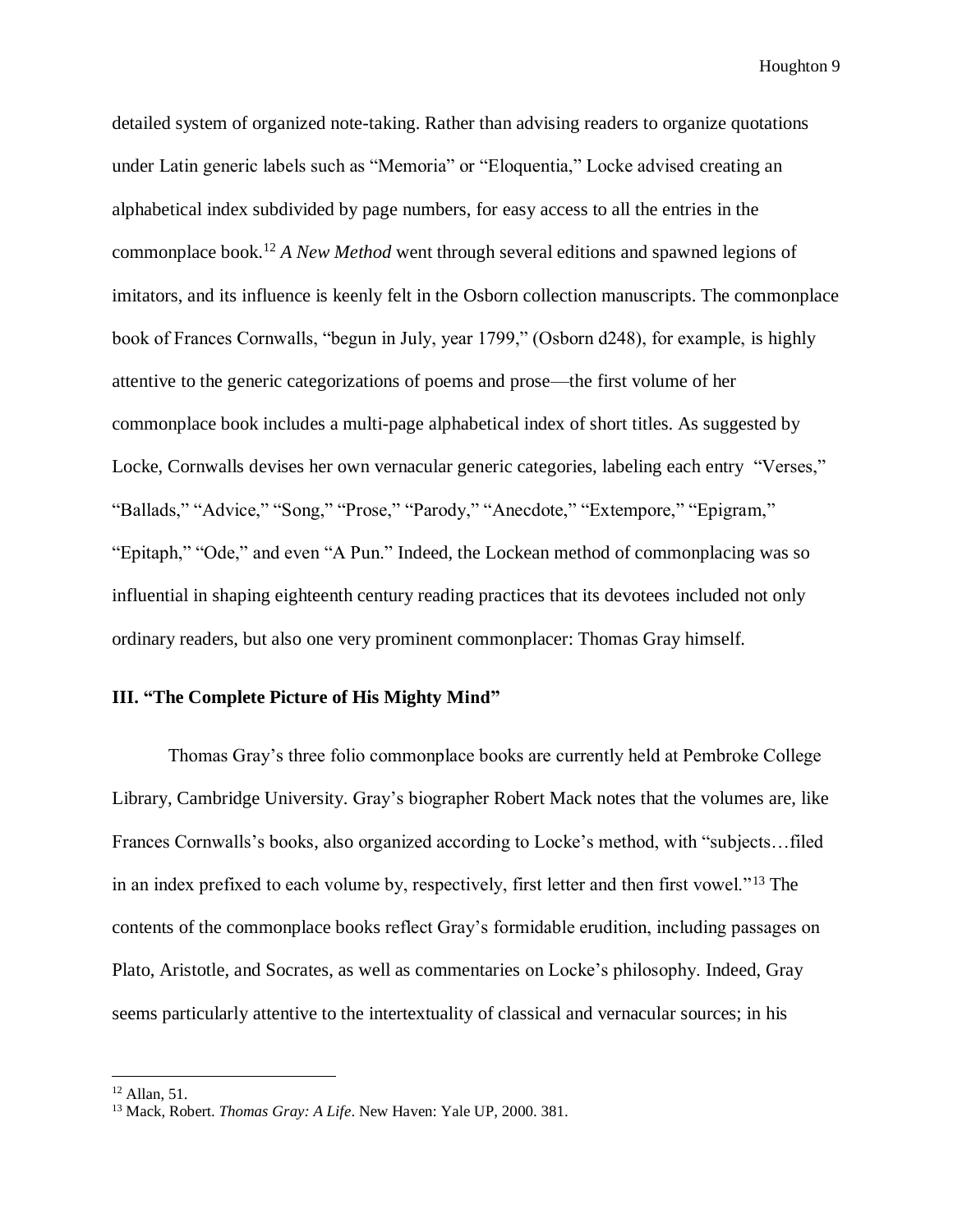commentaries on Socrates, for example, he notes that a passage "has some Resemblance to M<sup>r</sup> Locke's Definition of Knowledge."<sup>14</sup> It seems likely that Gray's well-documented interest in Locke informed his passion for commonplacing; as Frederick M. Keener writes, the Lockean method of note-taking "promotes continuing inferential activity, even what may be justly considered a dialectical search for truth very much in the manner of Socrates."<sup>15</sup> This conception of commonplacing as a painstaking, endlessly recurrent quest for truth might perhaps be linked to the project of the *Elegy*, a poem which in one of its most famous passages dramatizes the discovery of previously unknown and unseen treasures:

Full many a gem of purest ray serene, The dark unfathomed caves of ocean bear: Full many a flower is born to blush unseen, And waste its sweetness on the desert air. (*Elegy*, 53-56)

These lines are a powerful social critique of an educational system which relegates some voices to illiteracy and marginality, as many critics have noted.<sup>16</sup> But in its preoccupation with seeking, searching, and even digging out these "gem[s] of purest rays," this passage might also be read as an exercise in the acquisitive (or archaeological) work associated with commonplacing. There is something of the collector's pride in Gray's account of the iridescent underwater jewel and the sweet flower, previously "born to blush unseen" but now displayed to the view of the appreciative reader. As David Fairer has suggested, the *Elegy* is itself "an ample page / Rich with the spoils of time" (49-50), an observation which connects Gray's bounteous store of

<sup>14</sup> Keener, Frederick. *Implication, Readers' Resources, and Thomas Gray's Pindaric Odes*. Newark: U of Delaware, 2012. 216.

<sup>15</sup> Keener, 207.

<sup>16</sup> Indeed, this is Guillory's main line of argument in the chapter on Gray and Wordsworth in *Cultural Capital*.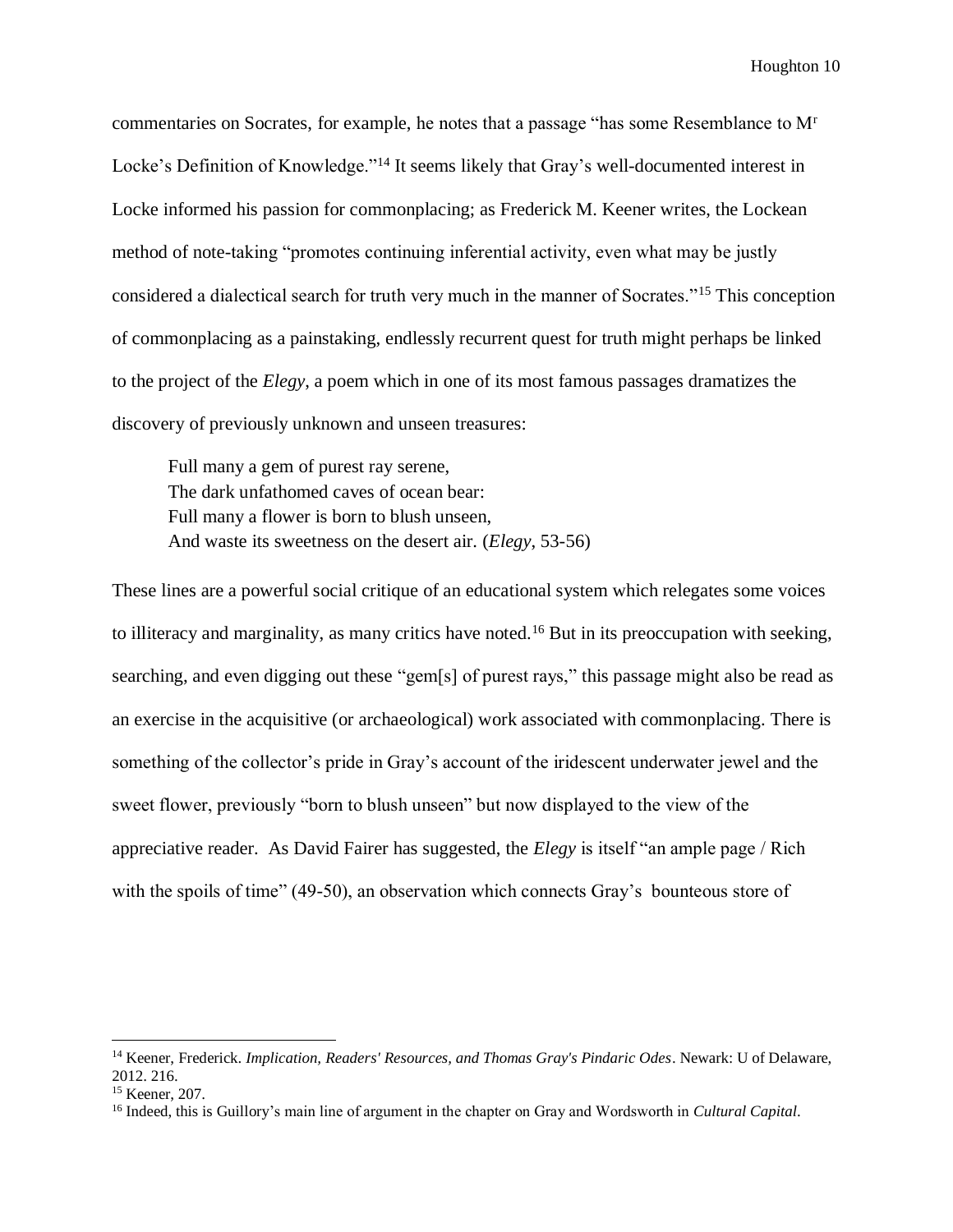quotations in his commonplace books to the poem's allusions to Lucretius, Dante, Shakespeare, Milton, Pope, and Thomson, among others.<sup>17</sup>

Gray's commonplace books might also provide tantalizing insight into his reading and composition practices. This possibility was articulated as early as 1814, when the commonplace books were published in incomplete form by an early Gray editor, Thomas Mathias. In his "Postscript to this Edition of Gray's Works," Mathias justifies his editorial procedure for presenting the commonplace books:

The volumes which contain the manuscripts are three in number, in small folio: they form, what is strictly called a commonplace book, and of course the heads of the articles have no connection with each other from the manner of their being disposed, but are taken "ad libitum"…[I] conceived that the best mode would be to divide them into sections, admitting only those compositions, remarks, or fragments which were original; as there are many articles which are only compilations from different authors, or abridgments from works of eminence or of curiosity, which, though drawn up with great ability, can never be styled, or considered, as part of an author's works…By this arrangement and disposition, it is easy, without blending one subject with another, to consider all that has been selected; which, with Mr. Gray's poems, letters, compositions, occasional observations and fragments, given before to the world by Mr. Mason, form the complete picture of his mighty mind and of the stores of erudition with which it was enriched and adorned.<sup>18</sup>

This account is striking for its self-consciousness and anxiety about commonplacing as a reading practice. Mathias clearly feels that Gray's commonplace books require a strong editorial hand to shape them into coherence: the individual subject headings "have no connection with each other" and constantly threaten to "[blend] one subject with another," and thus cannot be presented in undigested form. The specter of plagiarism—or at least of a compromised claim to poetic originality—also seems to hang over Mathias's stated intention of "admitting only those

<sup>17</sup> Fairer, David, and Christine Gerrard, eds. *Eighteenth-Century Poetry: An Annotated Anthology.* Hoboken: Wiley Blackwell, 2015. 419.

<sup>&</sup>lt;sup>18</sup> "Postscript to This Edition of Gray's Works." *Works of Thomas Gray*. Vol. 2. Ed. Thomas Mathias. London: T. Caldwell, 1814. 583.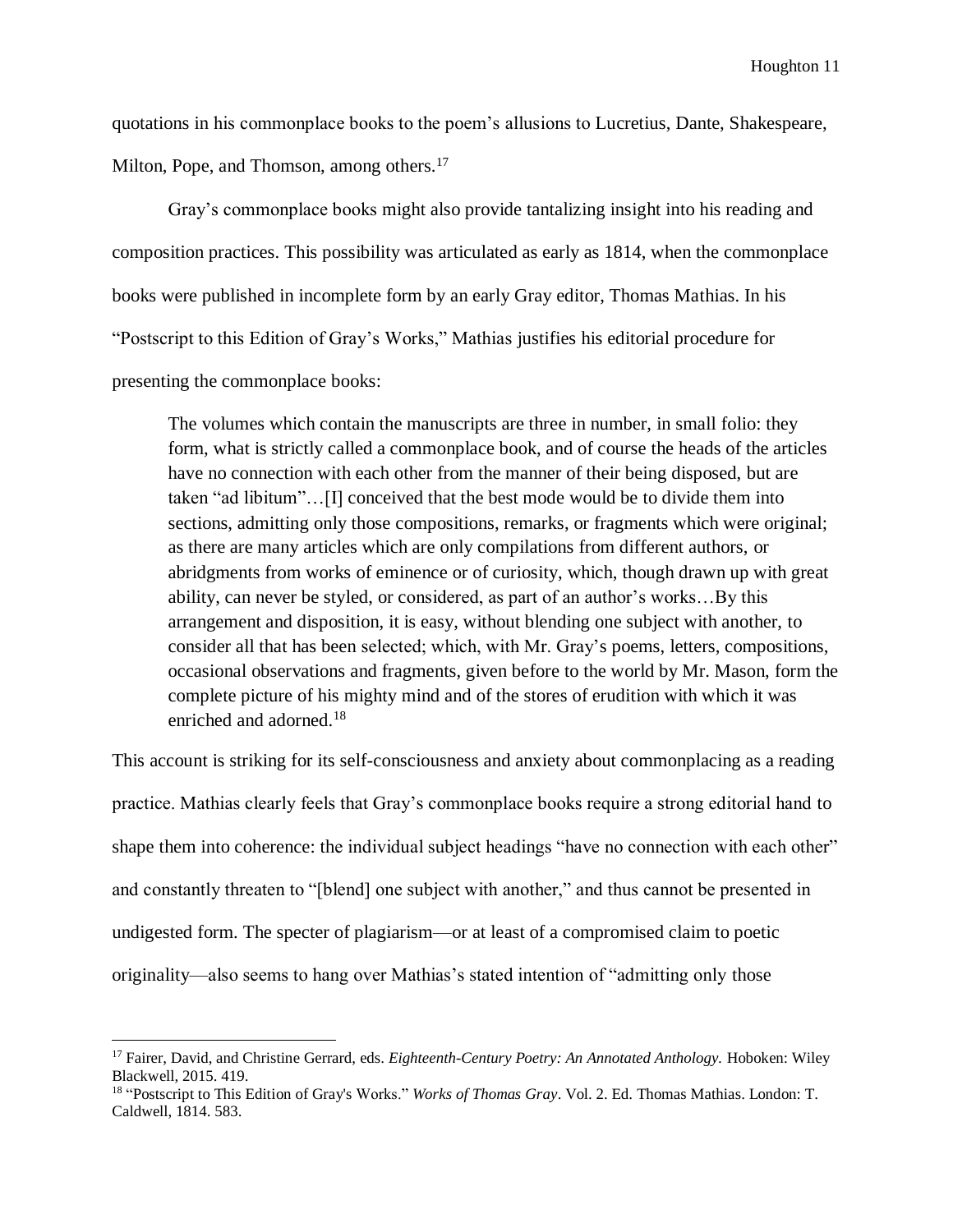compositions, remarks, or fragments which were original" and his disclaimer that "compilations from different authors…can never be styled, or considered, as part of an author's works." But for all these reservations, Gray's commonplace books also offer the seductive promise of providing the reader with access to "the complete picture of his mighty mind" and "stores of erudition." In this sense, the commonplace book is portrayed as less than an original work but, paradoxically, as something *more* than the authorial composition. Even as the editor attempts to disavow the possibility that the books might merely consist of borrowed fragments, then, they are also held up as a means of gaining privileged access to the inner workings of the author's mind.

### **IV. Coda: "A Mirror in Every Mind"**

This preoccupation with Gray's commonplace books as "a picture of his mighty mind" shares striking affinities with Samuel Johnson's claims for the universal appeal of the *Elegy*. However, Johnson's praise is grounded in the assertion that the poem "finds[s] a mirror in every mind," not just the mind of one exemplary reader:

The Church-yard abounds with images which find a mirror in every mind, and with sentiments to which every bosom returned an echo. The four stanzas beginning 'Yet e'en these bones' are to me original: I have never seen the notions in any other place; yet he that reads them here persuades himself that he has always felt them.<sup>19</sup>

Johnson deploys the figure of the common reader—readers like Mary Hillhouse, Frances Cornwalls, or William Hartley—in his account of the text's commonplace qualities, suggesting that the poem is paradoxically both original and familiar. As Guillory has observed, here the *Elegy* "seems to have been uttered by the *Zeitgeist*" (91), as if Gray naturally expressed himself in sententious, easily quotable commonplaces: phrases which, although "never seen…in any other place" are nonetheless immediately appropriated by the reader who "persuades himself that

l

<sup>19</sup> Johnson, 379.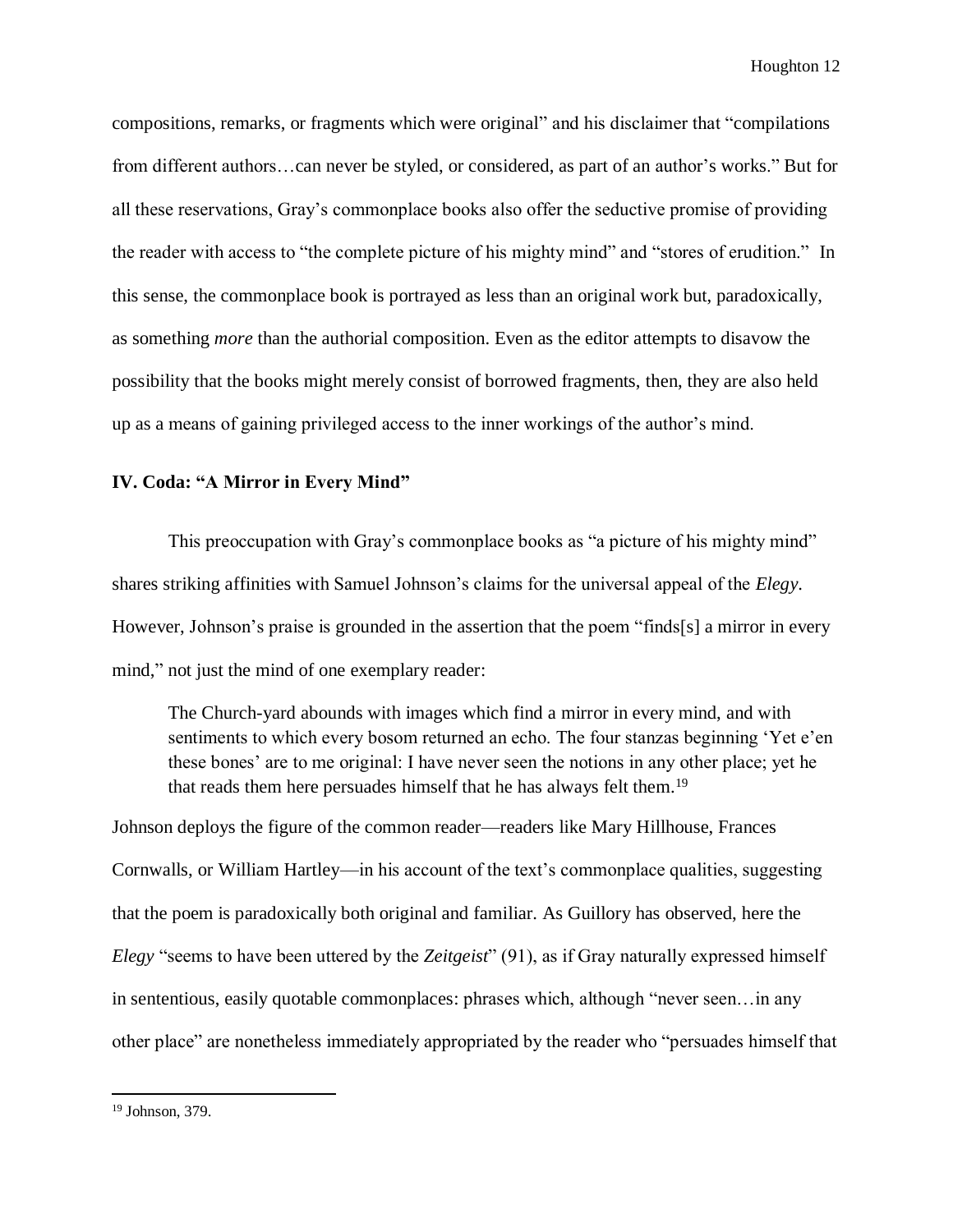he has always felt them." If Gray's own commonplace books are a picture of his authorial genius, then, the *Elegy* becomes a mirror for *all* readers, functioning like a shared commonplace book that is endlessly circulated among the widest possible readership community.

Although Wordsworth's disparaging remarks in 1816 may have asserted an unbridgeable distance between the locodescriptive lyric and the merely "commonplace," Johnson's praise of Gray's *Elegy* invites an alternative account which aligns the appeal of the locodescriptive poem with the reading practices associated with commonplacing. In this interpretation, his assertion that the reader "*persuades* [emphasis mine] himself that he has always felt them" foregrounds of the labor of dissemination—the poem finds a mirror in every mind through ordinary, everyday acts of reading and circulation. Copying down sententious quotations thus becomes a means of constituting the *locus communis*, of taking "notions" which have "never [been] seen…in any other place" and re-placing them in a new, universally accessible landscape. Commonplacing might then be understood as a form of popularized poetic diction, not dissimilar to Wordsworth's own stated intention in the *Lyrical Ballads* to "choose incidents and situations from common life, and to relate or describe them…in a selection of language really used by men."<sup>20</sup> In this sense, the forcefulness of his rhetoric against Gray's commonplacing might be understood, not as an indication of the vast gulf between the Romantic locodescriptive lyric and the rhetorical commonplace, but instead as a testament to just how closely and uncomfortably Wordsworth knew himself to be aligned with these older modes of reading and composition. The widespread circulation of manuscript excerpts from Gray's *Elegy* suggests, too, that reports of the death of commonplacing in Georgian England have been greatly exaggerated. Even as the word "commonplace" began to take on its modern derogatory connotations in this period, then, the

<sup>20</sup> Wordsworth, William, and Samuel Taylor Coleridge. *Lyrical Ballads: 1798 and 1802.* Ed. Fiona Stafford. Oxford: Oxford UP, 2013. 96.